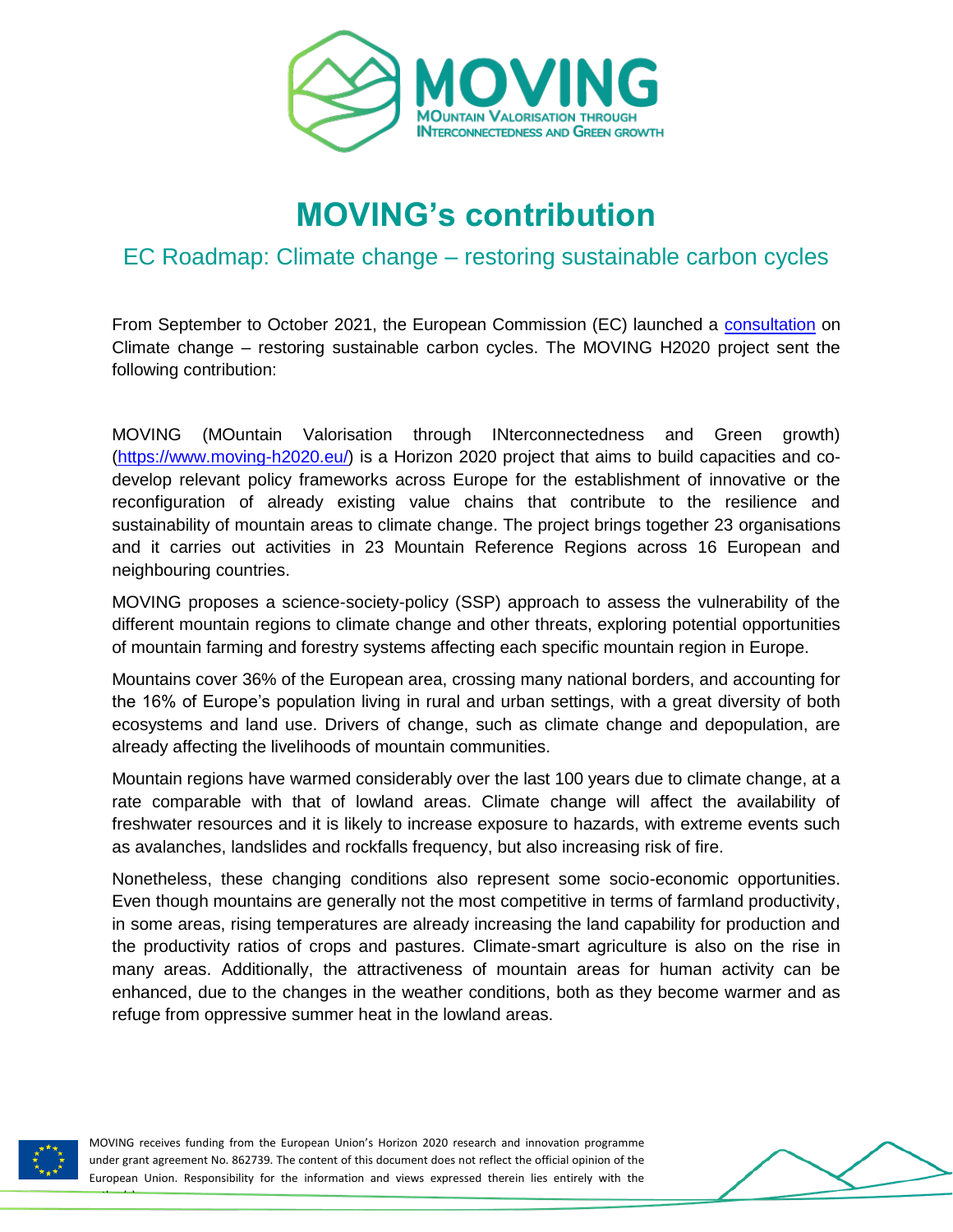

Mountain regions will have to adapt to climate change whilst Land Use, Land Use Change, and Forestry (LULUCF) sectors are now important aspects of the emission reduction targets across the EU (as noted by the IPCC Special Report on Climate Change and Land).

To improve mountain management and reduce the risks that mountains face due to climate change it is necessary to:

- Deepen the understanding of the situation, trends and possible evolution of mountain communities, territories and enterprises, given the various threats and climate change.
- Conduct micro-level analysis. There is a lack of information on how different threats will affect mountains at the micro-level. Thus, there is still a long way to go for the availability of data at the local scale, which would also allow foresight analysis and the design of future scenarios.
- Build solid evidence and theoretical knowledge to formulate policies able to increase the adaptive and anticipation capacities of mountain actors and the resilience of mountain areas.
- Sufficiently value and remunerate public and private goods provided by mountains.
- Include and respond to the needs of the mountain territories through policies.

Mountains can play a crucial role in achieving climate neutrality by 2050. There is a need to support the development of sustainable carbon removal solutions in mountain areas by promoting sustainable practices and production models.

Mountains are resilient and adaptive. With support and consideration they will be part of the solution.

#### **See references in annex.**

https://www.moving-h2020.eu/library/

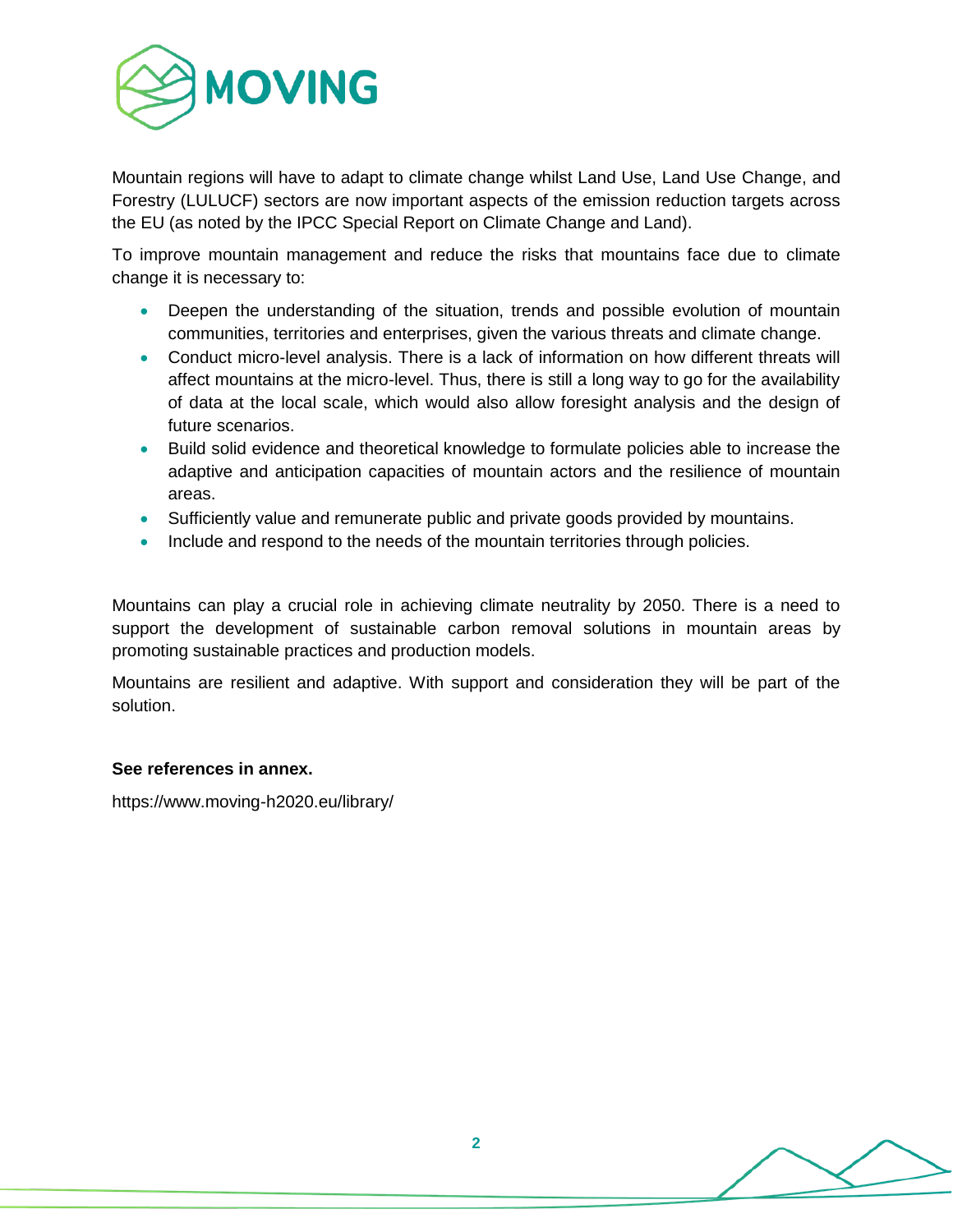

## **Annexes**

Relevant MOVING publications for the EC Roadmap Climate change – restoring sustainable carbon cycles.

## **1. MOVING publications**



#### **MOVING CONCEPTUAL FRAMEWORK (Draft)**

The deliverable D2.1 describes the MOVING Conceptual and Analytical Framework (CAF). The CAF will help to develop a shared language among consortium members and will provide the theoretical underpinning for all other activities. One of the key aspects of the CAF is to link the value chain literature to socio-ecological systems approaches. This deliverable includes the project glossary.

 [https://www.moving-h2020.eu/wp](https://www.moving-h2020.eu/wp-content/uploads/2021/09/D2.1-Conceptual-and-Analytical-Framework_draft.pdf)[content/uploads/2021/09/D2.1-Conceptual-and-](https://www.moving-h2020.eu/wp-content/uploads/2021/09/D2.1-Conceptual-and-Analytical-Framework_draft.pdf)[Analytical-Framework\\_draft.pdf](https://www.moving-h2020.eu/wp-content/uploads/2021/09/D2.1-Conceptual-and-Analytical-Framework_draft.pdf)



#### **MOVING INITIAL SET OF POLICY BRIEFS**

The deliverable D2.2 provides the first set of 23 Policy Briefs (PBs). Those have been compiled building on the information collected in WP4 activities, task 4.1 "Inventory of Mountain Value Chains", and through consultation with the regional Multi-Actor Platforms (MAPs) in each casestudy region.

 [https://www.moving-h2020.eu/wp](https://www.moving-h2020.eu/wp-content/uploads/2021/09/D2.2-Initial-Set-of-Policy-Briefs.pdf)[content/uploads/2021/09/D2.2-Initial-Set-of-Policy-](https://www.moving-h2020.eu/wp-content/uploads/2021/09/D2.2-Initial-Set-of-Policy-Briefs.pdf)[Briefs.pdf](https://www.moving-h2020.eu/wp-content/uploads/2021/09/D2.2-Initial-Set-of-Policy-Briefs.pdf)



MOVING receives funding from the European Union's Horizon 2020 research and innovation programme under grant agreement No. 862739. The content of this document does not reflect the official opinion of the European Union. Responsibility for the information and views expressed therein lies entirely with the author(s).

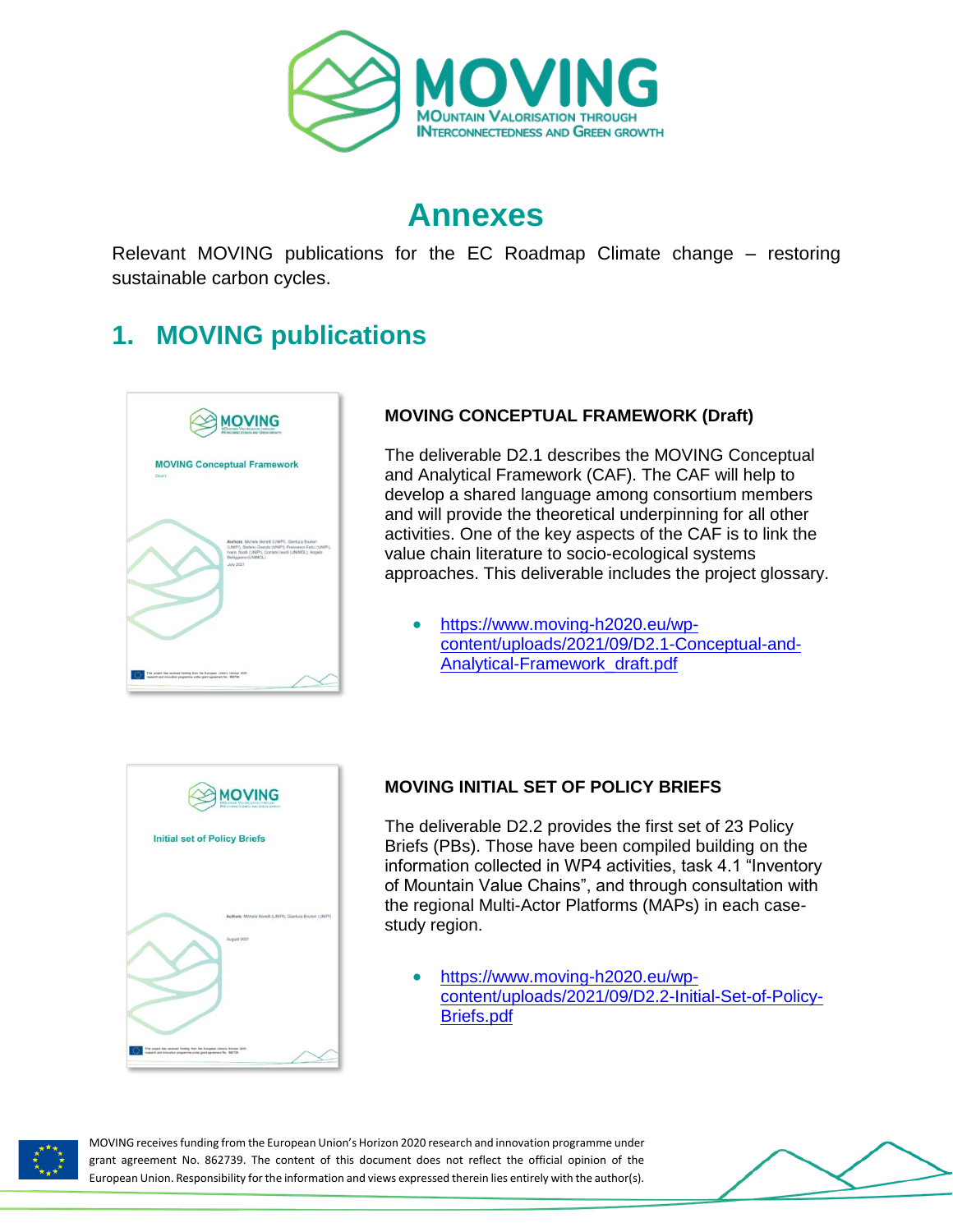



#### **MOVING INVENTORY OF MOUNTAIN VALUE CHAINS**

The deliverable D4.1 or Inventory covers all European mountain regions located in EU Members States and associated countries, and it describes 472 mountain value chains (VCs)

- [https://www.moving-h2020.eu/wp](https://www.moving-h2020.eu/wp-content/uploads/2021/06/D4.1_Inventory-of-Mountain-Value-Chains_web.pdf)[content/uploads/2021/06/D4.1\\_Inventory-of-](https://www.moving-h2020.eu/wp-content/uploads/2021/06/D4.1_Inventory-of-Mountain-Value-Chains_web.pdf)[Mountain-Value-Chains\\_web.pdf](https://www.moving-h2020.eu/wp-content/uploads/2021/06/D4.1_Inventory-of-Mountain-Value-Chains_web.pdf)
- Infographic: [https://www.moving-h2020.eu/wp](https://www.moving-h2020.eu/wp-content/uploads/2021/09/MOVING_Infographic_Value-chains.pdf)content/uploads/2021/09/MOVING Infographic Value [-chains.pdf](https://www.moving-h2020.eu/wp-content/uploads/2021/09/MOVING_Infographic_Value-chains.pdf)



#### **MOVING LIST OF SELECTED VALUE CHAINS AND RELATIONSHIP BUILDING**

The deliverable D4.2 represents a starting point for the participatory value chain analysis at the heart of WP4 and the wider project. Regional partners have selected a focal value chain for further in-depth analysis from the wide variety of mountain value chains identified for their mountain reference regions as part of D4.1.

• [https://www.moving-h2020.eu/wp](https://www.moving-h2020.eu/wp-content/uploads/2021/09/D4.2_List-of-selected-value-chains-and-relationship-building.pdf)[content/uploads/2021/09/D4.2\\_List-of-selected](https://www.moving-h2020.eu/wp-content/uploads/2021/09/D4.2_List-of-selected-value-chains-and-relationship-building.pdf)[value-chains-and-relationship-building.pdf](https://www.moving-h2020.eu/wp-content/uploads/2021/09/D4.2_List-of-selected-value-chains-and-relationship-building.pdf)